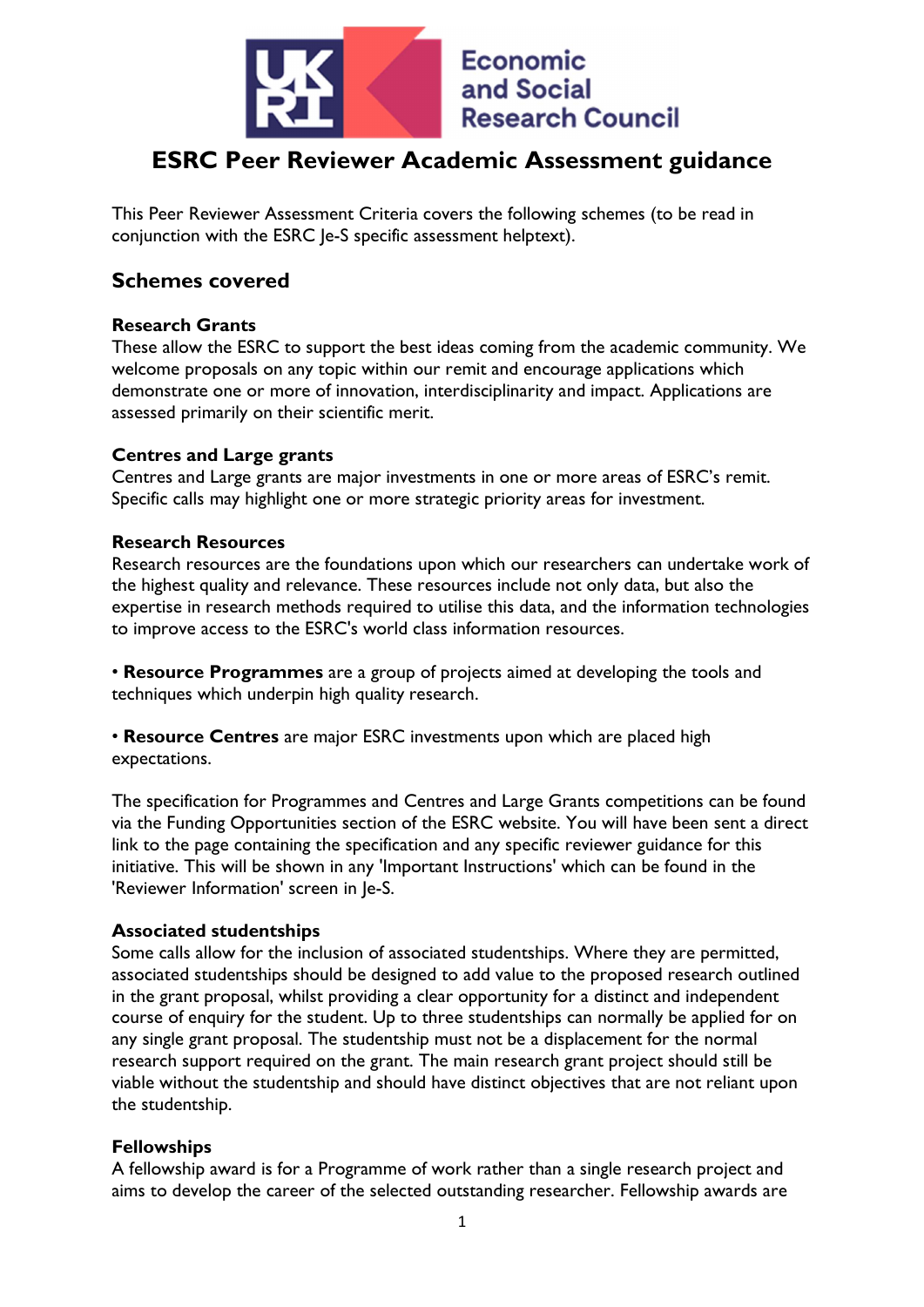made to named individuals rather than research teams based on their personal research potential or track record of excellence in research.

If you've been invited to review a fellowship application you will have been sent a direct link to the page containing the call specification and any specific reviewer guidance for this Initiative. This will be shown in any 'Important Instructions' which can be found in the 'Reviewer Information' screen in Je-S.

# Research Seminars

Seminar groups are multi-institutional groups of academic researchers, postgraduate students and non-academic users who meet regularly to exchange information and ideas with the aim of advancing research within their fields. The maximum duration of an award is two years.

#### Research Initiatives and Programmes

Research Initiatives and Programmes are networks of related projects, together addressing one or more of ESRC's priority areas. They are typically five years in duration. Selection is based on a competition worked around a specification for the programme. The Programme Specification can be found on the webpage for this Programme in the Funding Opportunities section of the ESRC website. You will have been sent a direct link to the page containing the Programme Specification and any specific reviewer guidance for this Initiative. This will be shown in any 'Important Instructions' which can be found in the 'Reviewer Information' screen in Je-S.

# The applicant

You may wish to comment upon the applicant's ability to carry out the proposed programme of work.

# New Investigator Grants

Applicants to this call are early career researchers and academics at the start of their careers, and your assessments should take this into consideration. You should judge New Investigator proposals on the level of knowledge and experience that is appropriate to someone at the start of their career and not judge the proposals against more ambitious research undertaken by more senior academics.

# Case for Support

The body of the research proposal is known as the Case for Support. The Case for Support should be a self-contained description of the proposed work with relevant background and references and should not depend on additional information such as the inclusion of external links. Peer reviewers are advised to base their assessment on the information contained within the application, and are under no obligation to access such links (so they should not be used as a way to provide critical information).

# Areas of assessment

You should indicate your judgement of each of the criteria (see below) by selecting one of the grades available. Please explain the reasons for your judgement in the Overall Assessment section.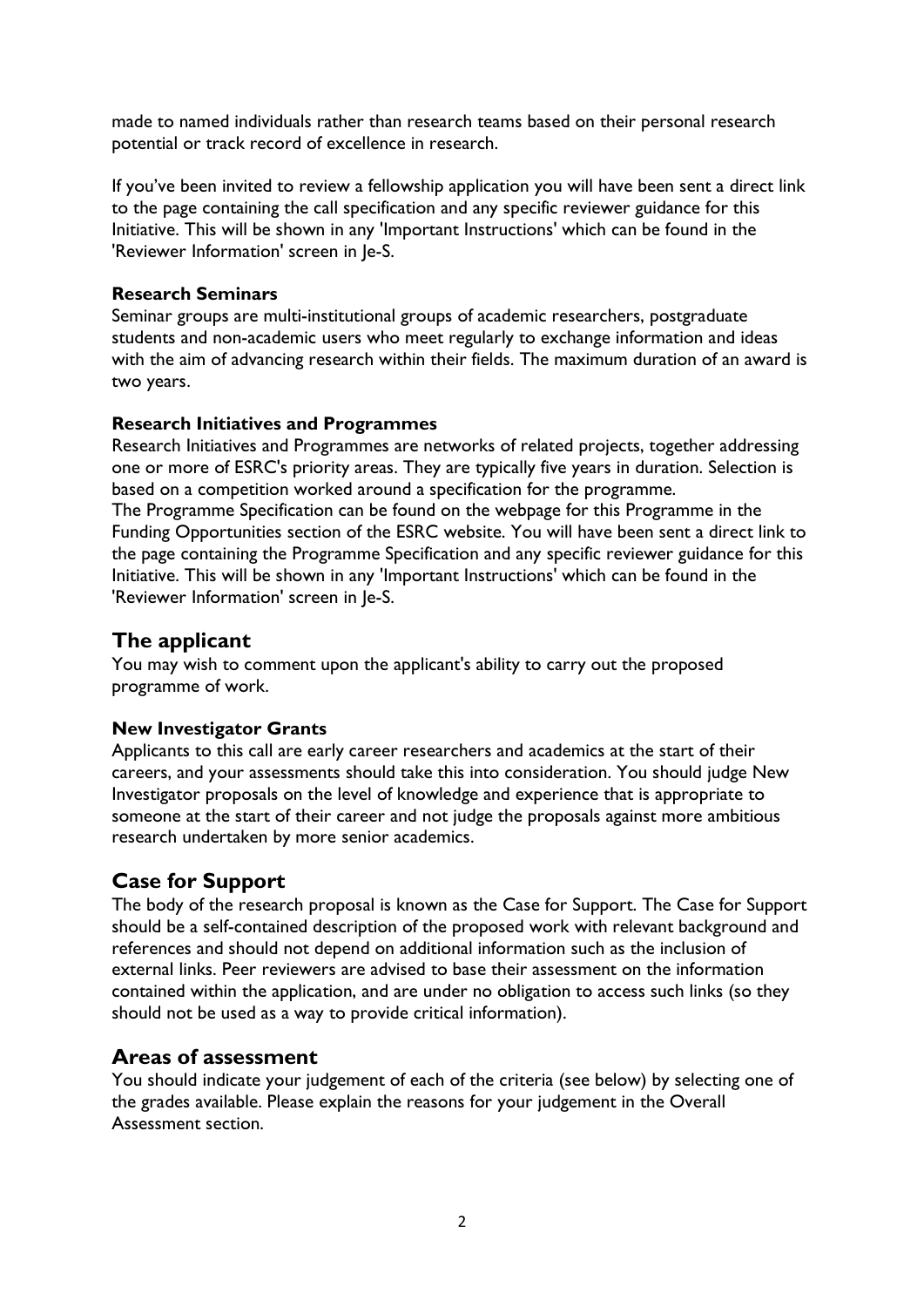# Originality / potential contribution to knowledge

• Is the proposed research likely to make an original and significant contribution to theory, methods or knowledge? ESRC is keen to support ambitious and innovative work which is clearly specified.

• Is there similar or related work, not mentioned in the proposal, of which the applicant(s) should be aware? If so, please specify.

#### Design and methods (including data management)

• Does the proposal have clear conceptual and theoretical foundations? Where it is appropriate, ESRC encourages applicants to combine approaches from more than one discipline. However, ESRC is also committed to the support of excellent research within a single discipline.

- Are the research methods and framework for analysis suitable to the aims and objectives?
- Are they clearly defined, rigorous and feasible?
- Is the timescale and scheduling of the work appropriate and realistic?

• If the research seems potentially risky, are the risks justified by the scale of the ambition, and/or the innovativeness of the research, and/or its potential impact? Are there appropriate plans for mitigating the risks in carrying out the research?

• Have potential ethical issues been addressed?

#### Data Management Plan

The Data Management Plan is mandatory in all proposals planning to generate data. Please see separate guidance here.

- Is there evidence that secondary sources of data have been considered and evaluated?
- Have all obstacles to sharing data been considered? Have strategies been considered for dealing with these issues?
- Is the information on data to be produced adequate and realistic and according to the research and methodology proposed in the application?
- Is the data back-up procedure described fit for purpose?
- Have data management responsibilities been allocated to named individuals?

# Research ethics

ESRC has adopted six key principles of ethical research which it expects to be addressed whenever applicable.

(If the application is successful and there are ethical issues, then appropriate approvals will be required, normally before funding commences.)

The six principles of ethical research can be found here: http://www.esrc.ac.uk/funding/guidance-for-applicants/research-ethics/our-core-principles/

For full details see ESRC's Framework for research ethics.

Referees are invited to comment on whether they feel the application shows sufficient awareness of, and as applicable, adequately addresses the above issues and any other ethical issues that might be raised by the proposed research.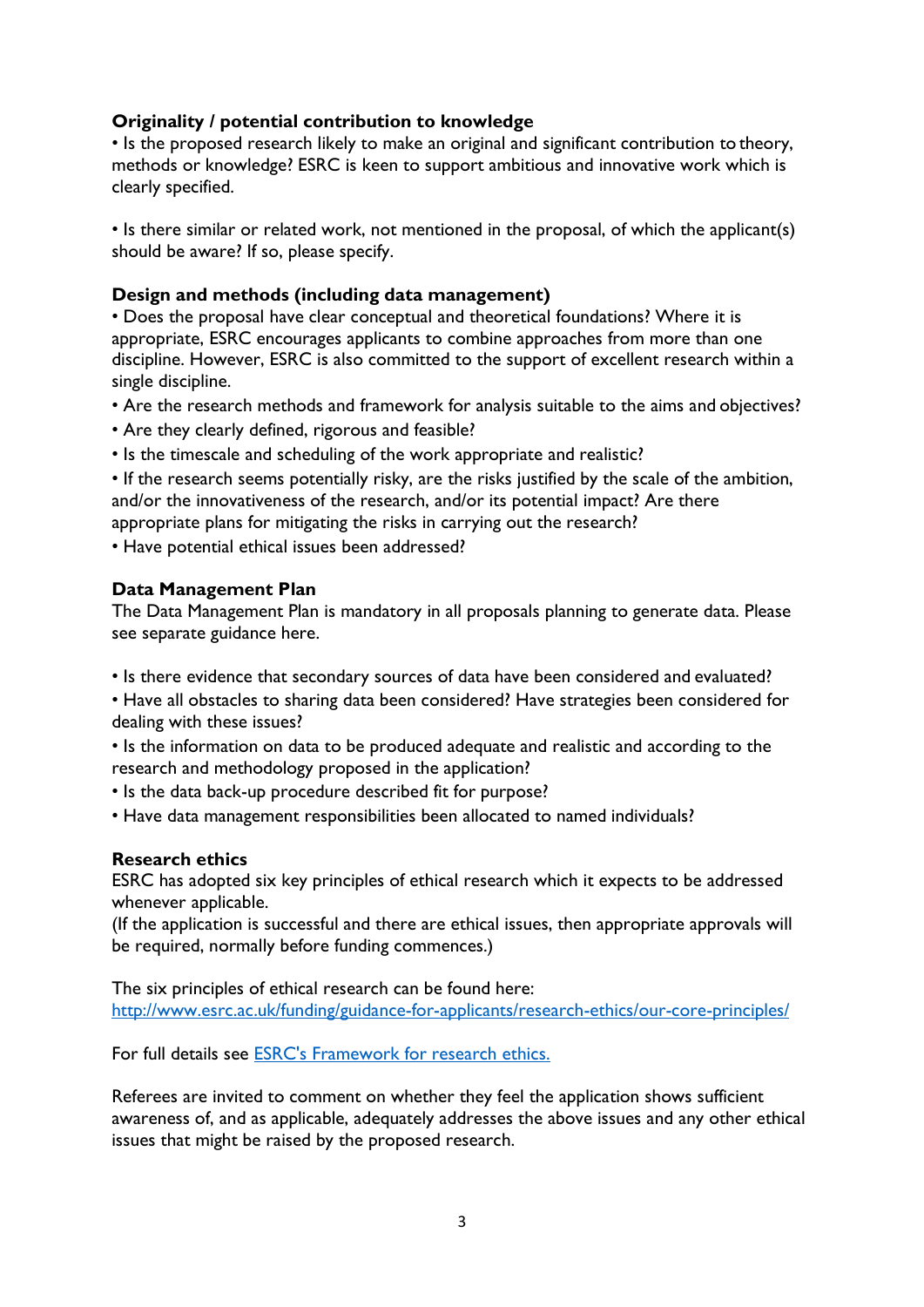# Outputs, dissemination and impact

Please see the additional guidance.

The general questions to consider are as follows:

- Is the planned output of the research appropriate?
- Have the applicants made adequate plans to disseminate the results of the research?

• Have appropriate arrangements been made (where relevant) for engaging potential users of the research at relevant stages of the project?

• Have the applicants identified the whole range of potential beneficiaries of the research and how they might be reached?

#### Value for money

In looking at value for money it would be helpful if you could focus on the following issues:

# Overall value for money

Is the research proposed overall good value-for-money for the total cost involved? The key issue here is whether the core potential of the research, and the likely contribution to the advancement of knowledge, understanding and/or methodology which it will make, either narrowly within its particular focus, or more broadly across its particular discipline, the sciences more generally, or wider society, is likely to be sufficient to justify the inevitable costs involved.

# Individual aspects of resourcing the proposal

Are the specific funding requests in the following areas essential and sufficient for the proper conduct and exploitation of the research proposed?

• The amount of time to be devoted to the project by the proposed principal and coinvestigators.

- The level of the proposed principal and co-investigators.
- The amount of time for research, technical and support staff proposed.
- The level of appointment for such staff.

• The equipment, consumables and other directly incurred costs such as travel and subsistence. Where equipment has been requested please comment explicitly on the viability of the arrangements described to access equipment needed for this project, and particularly on any university or third party contribution.

• Costs of collecting, establishing, providing or organising the necessary data and research materials.

• Resources devoted to maximising the scientific, societal and economic impacts of the proposed research.

• Access to institutional research facilities

• The overall length of time for the project

Please comment individually if you believe any of these might need to be curtailed or expanded.

# Areas where you should not comment

The costs of particular resources are for resolution as to true economic cost between the research councils and other relevant bodies. You should not comment therefore upon:

- The level of estate costs in different institutions
- The level of indirect costs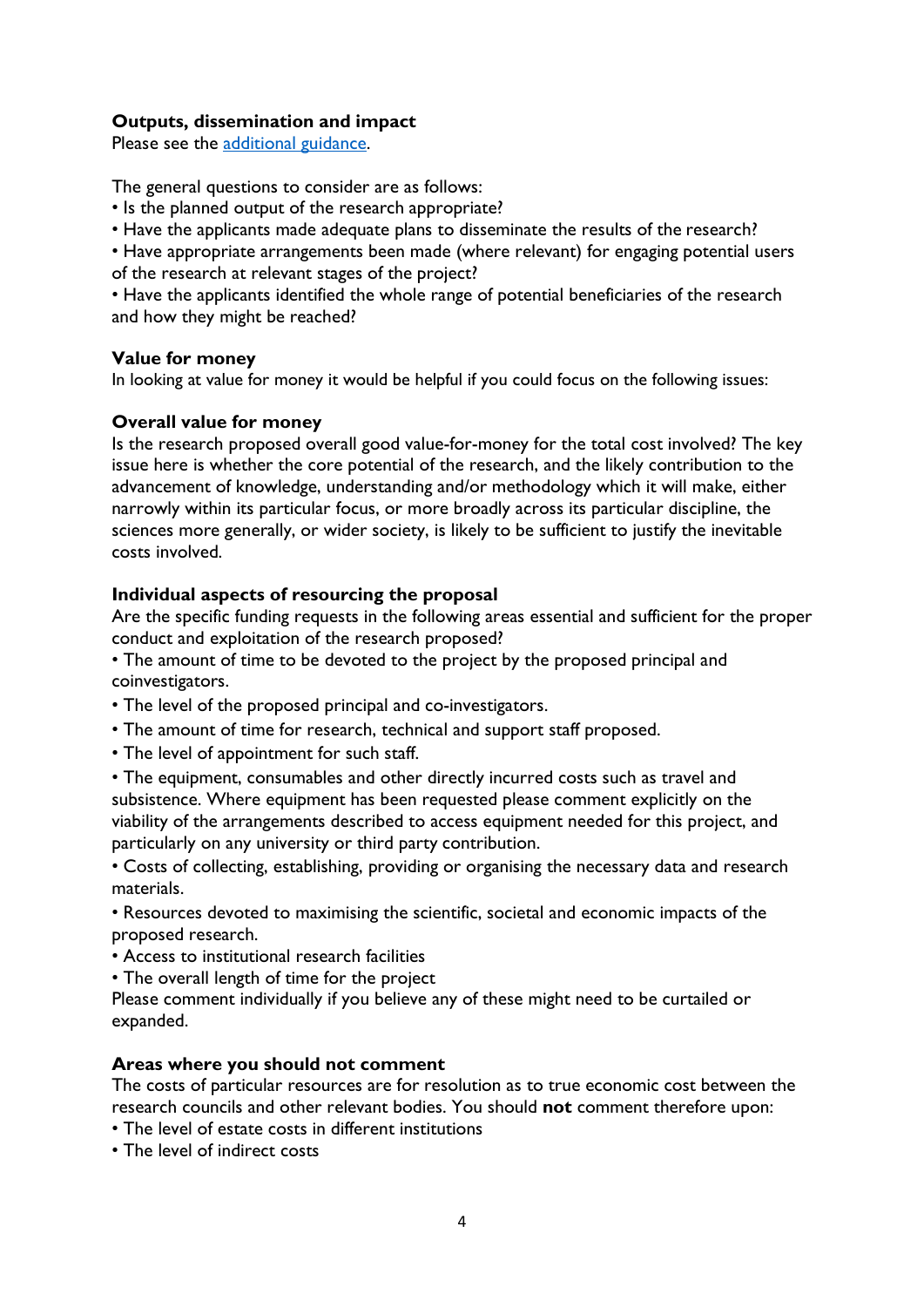• Charging rates of institutional or other research facilities which are not open market provisions

• Specific salary levels in individual institutions

# San Francisco Declaration on Research Assessment (DORA)

ESRC is committed to support the recommendations and principles set out by the San Francisco Declaration on Research Assessment (DORA; https://sfdora.org/read/). Peer reviewers should not use journal-based metrics, such as journal impact factors, as a surrogate measure of the quality of individual research articles, to assess an investigator's contributions, or to make funding decisions.

For the purpose of research assessment, please consider the value and impact of all research outputs (including datasets, software, inventions, patents, preprints, other commercial activities, etc.) in addition to research publications. You should consider a broad range of impact measures including qualitative indicators of research impact, such as influence on policy and practice.

The content of a paper is more important than publication metrics, or the identity of the journal, in which it was published, especially for early-stage investigators. Therefore, you should not use journal impact factor (or any hierarchy of journals), conference rankings and metrics such as the H-index or i10-index when assessing UKRI grants.

# Scheme-specific assessments

# Research seminars

Reviewers should consider the following areas of the application:

• Are the aims and objectives of the Seminar Series, including the extent to which the ideas contained within the proposal, new/innovative?

• Are the planned outputs, potential impact and potential for contributions to publications appropriate?

• Are the plans and extent of user engagement appropriate?

• Is the Seminar Group likely to contribute to research capacity building, by including a mix of established and less established researchers within the participants?

• Is there a sufficient justification for ESRC funding, and has particular consideration been given to contributions from other sources. ('Established' groups should demonstrate dynamism, explain why the ESRC remains the most appropriate funding source, and demonstrate that they have sought and/or secured co-funding from other sources;)

• Is the format of the proposed Seminar Series appropriate to its aims and objectives?

• Are there areas of particular merit and/or areas requiring further attention?

# Research Initiatives and Programmes

You should indicate your judgement of each of the criteria by selecting one of the grades available. Please explain the reasons for your judgement in the Overall Assessment section of the form.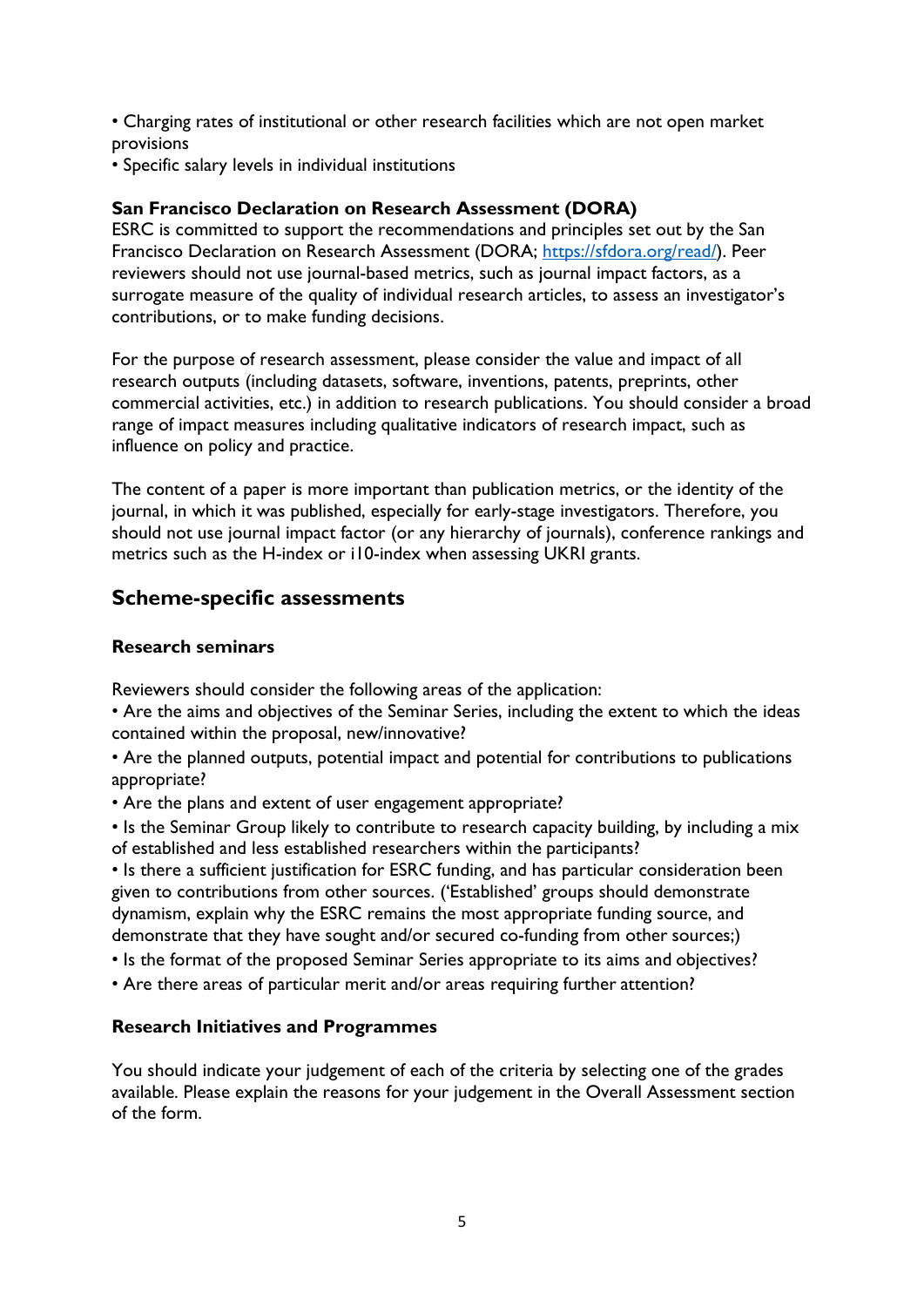# Theoretical advancement

• Is the proposed research likely to make an original and significant contribution to theory, methods or knowledge? ESRC is keen to support ambitious and innovative work which is clearly specified.

• Is there similar or related work, not mentioned in the proposal, of which the applicant(s) should be aware? If so, please specify.

#### Methodological improvement

• Does the proposal have clear conceptual and theoretical foundations? Where it is appropriate, ESRC encourages applicants to combine approaches from more than one discipline. However, ESRC is also committed to the support of excellent research within a single discipline.

- Are the research methods and framework for analysis suitable to the aims and objectives?
- Are they clearly defined, rigorous and feasible?
- Is the timescale and scheduling of the work appropriate and realistic?

• If the research seems potentially risky, are the risks justified by the scale of the ambition, and/or the innovativeness of the research, and/or its potential impact? Are there appropriate plans for mitigating the risks in carrying out the research?

• Have potential ethical issues been addressed?

#### Practical significance

• Is the planned output of the research appropriate?

• Have the applicants made effective and appropriate plans for maximising the potential scientific, economic and societal impacts at all stages of the research?

• Have appropriate arrangements been made (where relevant) for engaging potential users of the research at relevant stages of the project?

• Have the applicants identified the whole range of potential beneficiaries of the research and how they might be reached?

• Does the proposal address issues that are central to the Programme specification?

• What contribution would the research make to the broader aims of the Programme for example in terms of encouraging multi-disciplinarity, promotion of methodological or theoretical development, establishment of international collaborative links, cross-fertilisation of ideas, exchange of data and/or impacts on policy or practice?

#### Research and Resource Programmes

#### Contribution to the Programme

You are invited to assess the potential contribution of this proposed research to the aims and objectives of the research programme, as detailed in the Programme Specification. The Programme Specification can be found on the webpage for this Programme in the Funding Opportunities section of the ESRC website. You will have been sent a direct link to this page in any 'Important Instructions' which can be found in the 'Reviewer Information' screen in Je-S.

When assessing the potential contribution of the proposal to the Programme please use the following scale: